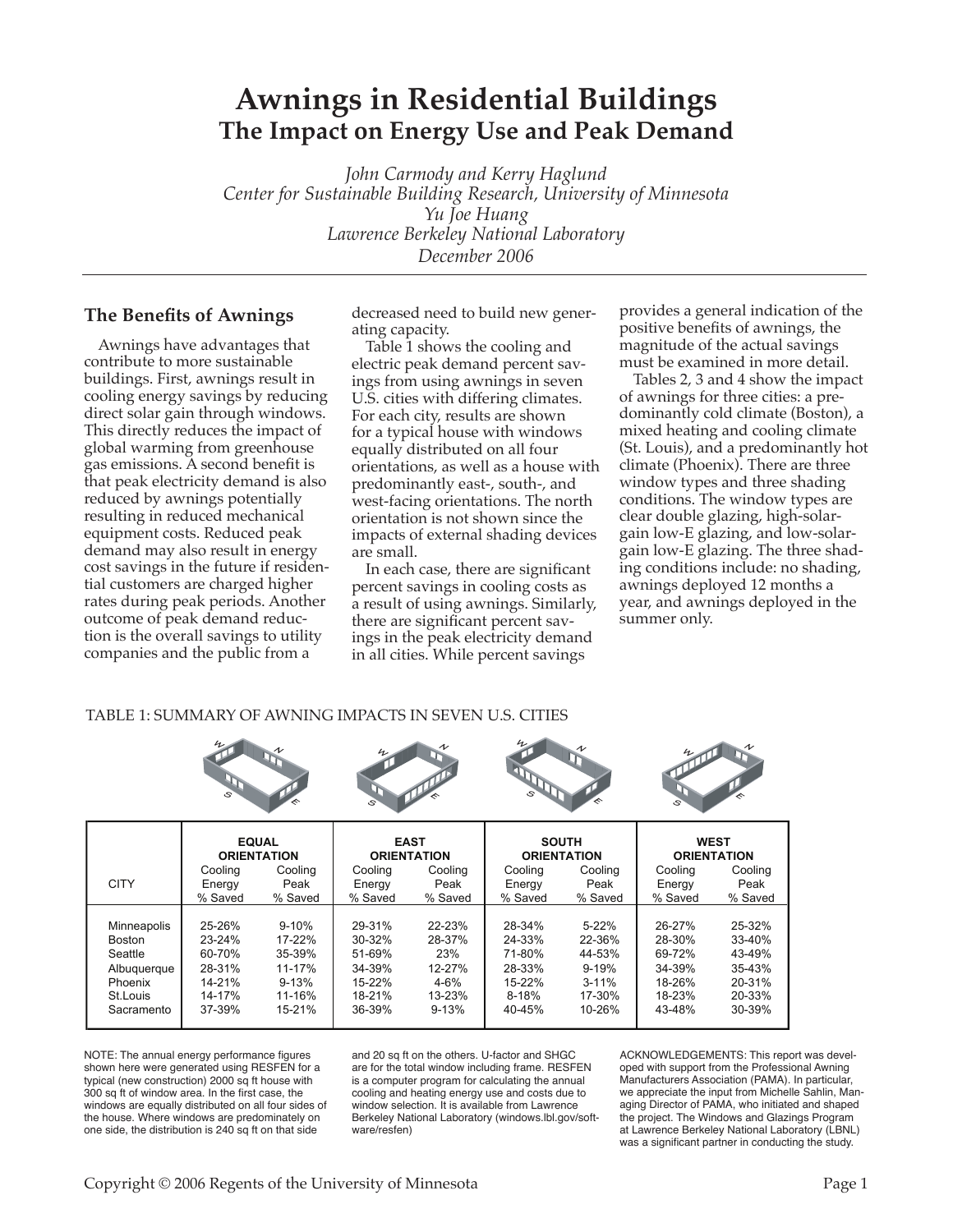# **Cold Climate Impacts**

Table 2 shows the impact of awnings on a typical house in Boston, Massachusetts, a predominantly cold climate. The impact varies depending on the type of window glazing and whether the awnings are in place 12 months per year or only in the summer.

For a house with windows equally distributed on the four orientations, Table 2 shows the annual heating and cooling energy use as well as the peak electricity demand for each combination of glazing and shading condition. The table also shows the impact on the total cost of heating and cooling. In each case, the table shows the percent savings compared to the unshaded condition.

As shown in Table 2, the awnings reduce the cooling energy 23–24 percent compared to a completely unshaded case. However, because awnings block passive solar gain in winter, heating energy increases by 6–9 percent if the awnings remain in place 12 months a year. By removing or retracting the awnings in winter while keeping them in place in the summer, the lowest total energy use is achieved.

The total cost of heating and cooling is about equal in Boston when awnings are only used in the summer, but the total cost is increased if they remain in place 12 months a year.

Table 2 also shows that awnings reduce peak electricity demand by 17–22 percent in Boston. This may contribute to the ability to downsize the mechanical cooling system.

# **Mixed Climate Impacts**

Table 3 shows the impact of awnings on a typical house in St. Louis, Missouri, a mixed climate without either heating or cooling being predominant. The same window orientation, window types, and shading conditions used for Boston in Figure 2 are applied here for St. Louis.

The awnings reduce the cooling energy 14–17 percent compared to a completely unshaded case. However, because awnings block passive



solar gain in winter, heating energy increases by 6–9 percent if the awnings remain in place 12 months a year. By removing or retracting the awnings in winter while keeping them in place in the summer, the total cost of heating and cooling is reduced 1–3 percent in St. Louis, but the total cost is increased if they remain in place 12 months a year.

Table 3 also shows that awnings reduce peak electricity demand by 11–16 percent in St. Louis. This may contribute to the ability to downsize the mechanical cooling system.

# **Hot Climate Impacts**

Table 4 shows the impact of awnings on a typical house in Phoenix, Arizona with different orientation conditions. The same window orientation, window types, and shading conditions used for Boston and St. Louis are applied in Phoenix.

In Phoenix, the awnings reduce the cooling energy 14–21 percent compared to a completely unshaded case. However, because awnings block passive solar gain in winter, heating energy increases by 28–39 percent if the awnings remain in place 12 months a year. Of course, the relative importance of the heating versus the cooling season impacts varies by climate. In predominantly warm climates like Phoenix, the impact of awnings on reducing passive solar gain will be less of a concern.

The total cost of heating and cooling is reduced 13–18 percent in Phoenix when awnings are only used in the summer. Table 4 also shows that awnings reduce peak electricity demand by 9–13 percent in Phoenix, potentially contributing to the ability to downsize the mechanical cooling system.

In comparing Tables 2, 3 and 4, it is clear that the impacts of awnings are different depending on the building location and whether the awnings are deployed year-round or only in the summer. A very important consideration in assessing the benefits of awnings is window orientation. A house in any climate with the windows predominantly facing to the east, south, and west will have greater cooling energy use and cooling peak demand than the equal orientation case. This is particularly true with peak demand in the west orientation. Generally, this means energy and cost savings from using awnings is greater with predominantly east, south, and west orientations than when windows are equally distributed. Specific energy and cost savings for a greater number of cities and multiple orientation conditions can be found in the full report.

#### **REFERENCES**

- Carmody, J., S. Selkowitz, D. Arasteh, and L. Heschong, "Residential Windows: A Guide to New Technologies and Energy Performance," W.W. Norton & Company, 2007. Efficient Windows Collaborative Web Site:
- www.efficientwindows.org